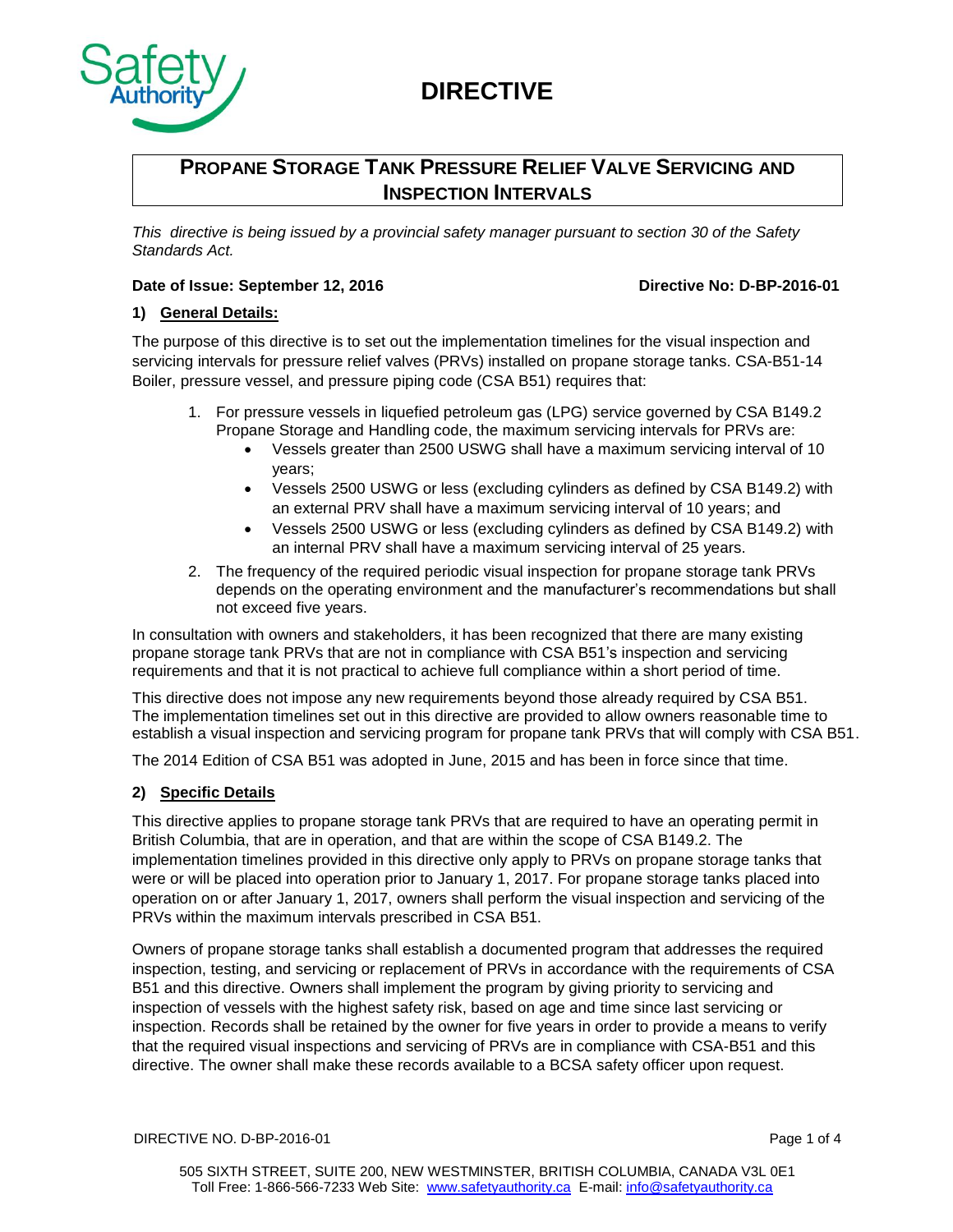

#### **PRV Maximum Servicing Intervals**

All pressure vessels in propane service to which this directive applies shall be in compliance with CSA B51-14 Table 5 before:

- **January 1, 2024**, for vessels greater than 2500 USWG;
- **January 1, 2024,** for vessels 2500 USWG or less (excluding cylinders as defined by CSA B149.2) with an external PRV; and
- **January 1, 2027**, for vessels 2500 USWG or less (excluding cylinders as defined by CSA B149.2) with an internal PRV.

Servicing of a propane tank PRV shall include: disassembly; inspection of all internal components; refurbishing; replacement of parts as necessary; testing; and recertification. Servicing and recertification of PRV's to be installed to propane tanks shall be performed by the original manufacturer of the PRV or by an organization holding a current and valid "VR" stamp Certificate of Accreditation issued by the National Board of Boiler and Pressure Vessel Inspectors or by an organization holding a BCSA contractor licence, class "SRV" for PRV service.

#### **PRV Visual Inspection**

Owners shall ensure that periodic visual inspection of propane storage tank PRV's are performed as required by CSA B51.

Owners of pressure vessels in propane service to which this directive applies shall be in compliance with the visual inspection requirements of CSA B51 before **January 1, 2022**.

PRVs shall be serviced or replaced if there is evidence of a malfunction. Unsafe or suspect PRVs shall be replaced immediately. Corrective action shall be taken if any inspection criteria are not met. The owner shall maintain records related to any corrective action in order to verify that the cause of the inspection failure has been rectified and the PRV operates properly.

CSA B51 requires that personnel performing in-service inspection shall be trained and competent in the duties for which they are responsible. The owner's servicing and inspection program shall include details concerning how this requirement will be met.

BCSA will begin enforcing servicing and inspection requirements in accordance with the implementation timelines set out in this directive. BCSA reserves the right to require immediate correction or servicing of a PRV in any case where evidence suggests such action is necessary for public safety and may use progressive enforcement to achieve the required outcome in such cases.

Tony Scholl Provincial Safety Manager Boilers and Pressure Vessels

DIRECTIVE NO. D-BP-2016-01 Page 2 of 4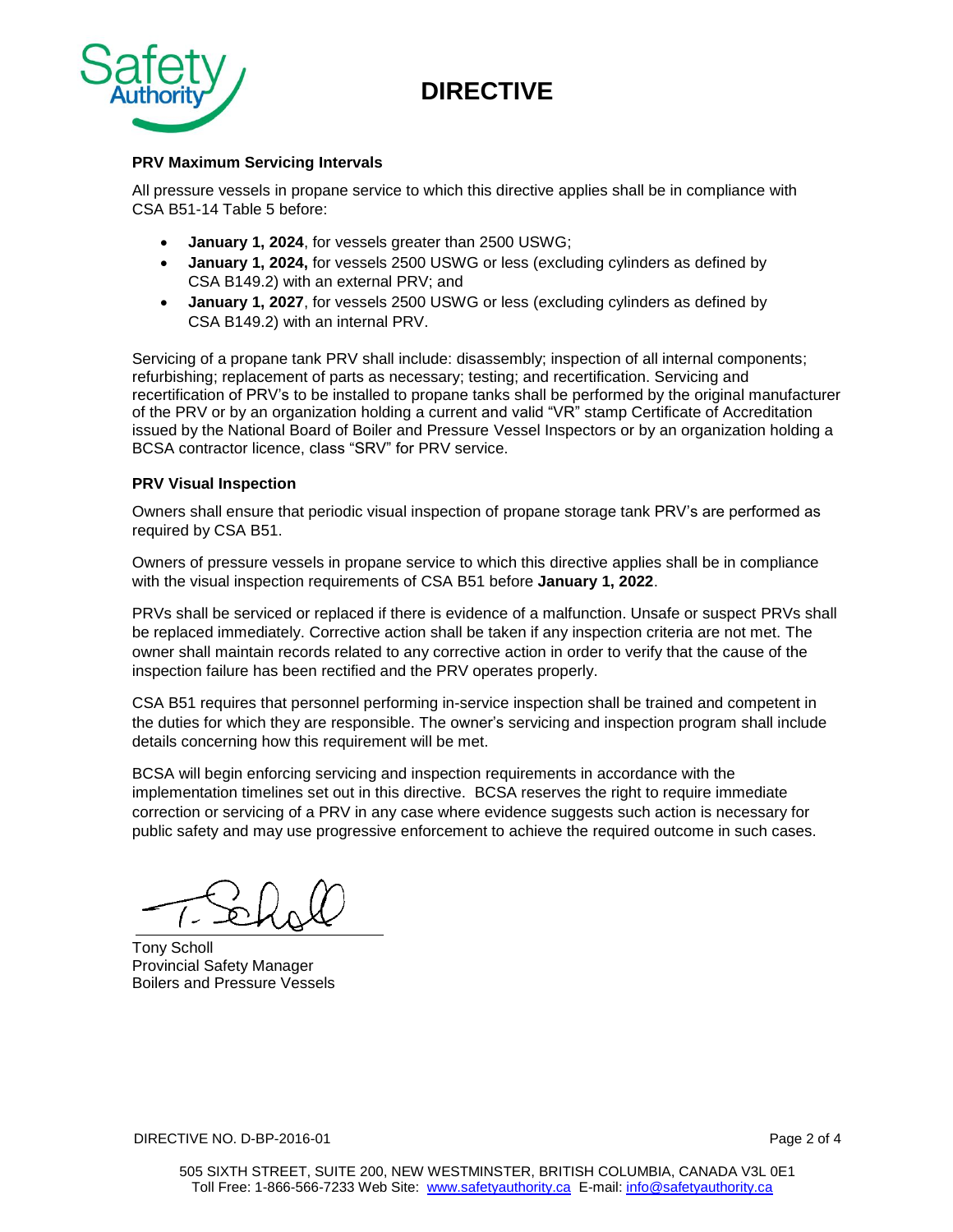

# **Definitions**

**Cylinder** – a "Cylinder" means a container designed and manufactured in accordance with a cylinder specification authorized for the containment and transportation of propane under the Transportation of Dangerous Goods (TDG) Regulations of Transport Canada, as stated in the CSA B149.2 Code, Section 3

**In operation** – means a propane storage tank pressurized above 103 kPa (15 psig) and with relief valves set at a pressure of greater than 103 kPa (15 psig)

**Pressure Vessel** – for the purposes of the Act a "Pressure Vessel" means a vessel and its fittings, other than a boiler, that is capable of being used to contain, store, distribute, transfer, distil, process or otherwise handle gas, vapour or liquids under pressure, as stated in the Boiler Regulation Section 1.

**Propane Storage Tank** – a "Tank" means the class of container for the storage of compressed natural gas or propane, designed and fabricated in accordance with CSA B51, as stated in CSA B149.2 Code, Section 3.

### **References: Relevant Legislation**

#### **Safety Standards Act**

Operating permits

28 (1) In accordance with the regulations, a safety officer may issue an operating permit that allows the use of a regulated product listed in section 2 (1) (b) for one or more disciplines.

(2) A permit issued under subsection (1) is subject to terms and conditions provided for under the regulations or attached to the permit by a safety officer.

(3) An operating permit may be issued for a term up to 5 years.

(4) A person who holds a permit issued under this section must comply with the terms and conditions of the permit.

#### **Safety Standards General Regulation**

Operating permits

- 18 (1) A person must have an operating permit to do any of the following:
	- (a) operate a regulated product;
	- (b) maintain a regulated product.

(2) An operating permit may be issued to any of the following:

- (a) an owner of a regulated product;
- (b) the owner of a building or other premises where regulated work is to be performed.

Responsibilities of operating permit holder

19 The holder of an operating permit must do all of the following:

(a) if required under the permit, maintain a log of work performed under the permit;

(b) in the case of a multi-year operating permit, pay any required installments of the permit fee; (c) submit any required declaration confirming compliance with the Act;

(d) if a field safety representative is named in the permit, immediately notify the regulatory authority if the field safety representative ceases to be contracted or employed by the permit holder.